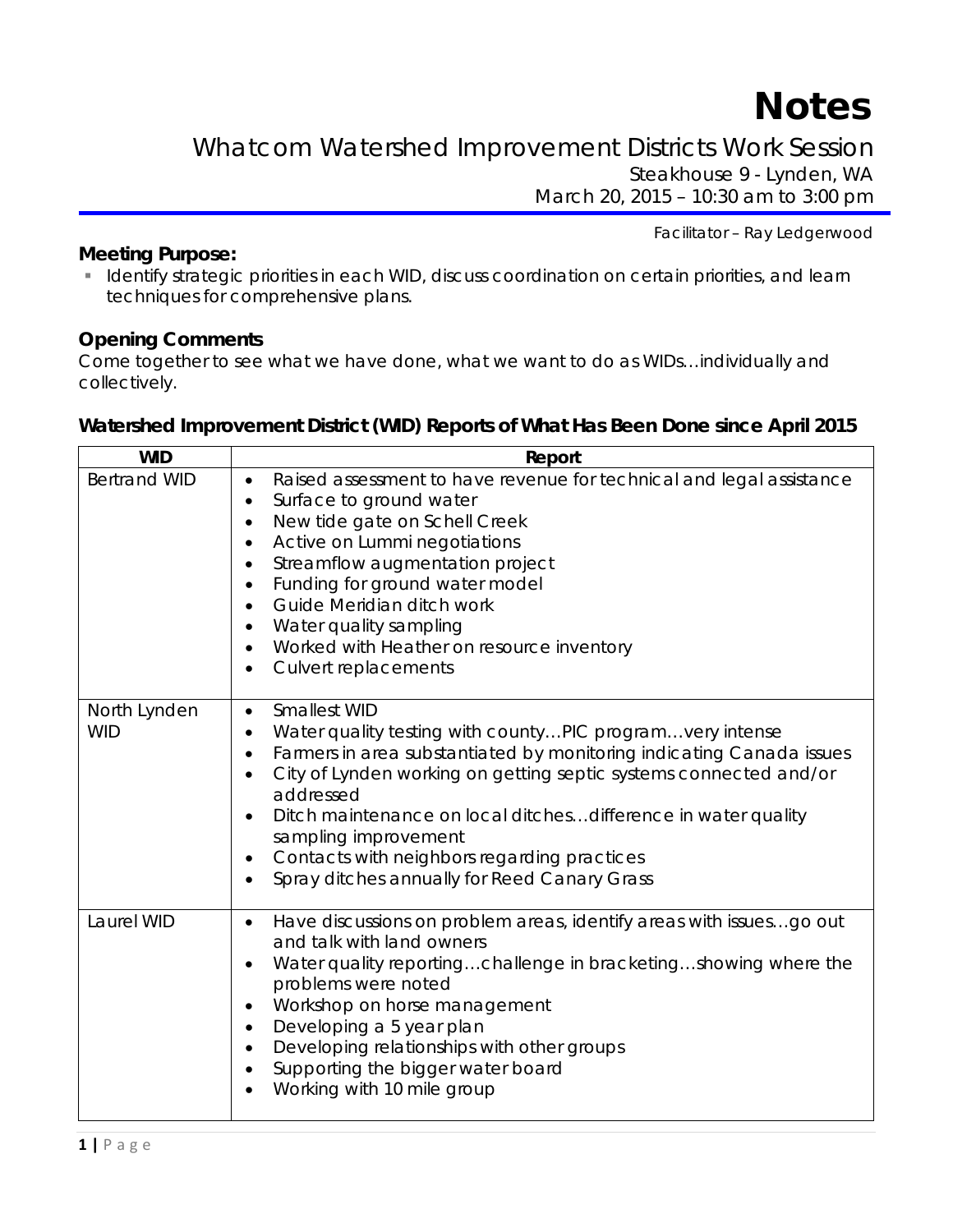| South Lynden<br><b>WID</b> | Water quality testingsome things did not make sense<br>$\bullet$<br>Worked on known problems<br>$\bullet$<br>Worked on water banking concept, storage of water for later use,<br>$\bullet$<br>deep well possibilities,<br>Protecting water rights<br>$\bullet$<br>Comprehensive plan development<br>$\bullet$<br>Talking with fellow farmers regarding water quality<br>$\bullet$<br>Drainage issues and river running through our area<br>$\bullet$<br>Ditch spraying<br>$\bullet$<br>Possibilities of improving drainage of the river<br>$\bullet$<br>Supporting AWB<br>$\bullet$                                                                                                                                                                                                                                                                                                                                |
|----------------------------|--------------------------------------------------------------------------------------------------------------------------------------------------------------------------------------------------------------------------------------------------------------------------------------------------------------------------------------------------------------------------------------------------------------------------------------------------------------------------------------------------------------------------------------------------------------------------------------------------------------------------------------------------------------------------------------------------------------------------------------------------------------------------------------------------------------------------------------------------------------------------------------------------------------------|
| Sumas WID                  | Thorough water testingadded sites<br>$\bullet$<br>Interesting monitoring information<br>$\bullet$<br>Share water quality data with farmers<br>٠<br>Mapping project with help from Heather<br>٠<br>Looking at the various areas to do work<br>$\bullet$<br>Looking at a management plan for the WID with available funding<br>$\bullet$<br>Outreach lunch in Sumas to take our work to the people in the<br>$\bullet$<br>WIDshared results of water testing<br>Tour scheduled cancelled because of snowwhen Keith is available to<br>$\bullet$<br>see which potential projects are out there<br>Did drainage work with local drainage district<br>٠<br>Looking at prioritizing projects<br>$\bullet$<br>Met with RESources to work on quality monitoring - elephants in room<br>$\bullet$                                                                                                                           |
| Drayton WID                | Work with Birch Bay Sewer and Water and other partner organizations<br>٠<br>and specialists<br>Deep water aquifer project and water resource data<br>$\bullet$<br>Looking at water resource potential, water rights, supply issues<br>$\bullet$<br>Water quality monitoring<br>Drayton Harbor shellfish beds opened upcredit duegoal<br>Conservation workshop<br>$\bullet$<br>WIDS do more than just the projects we are talking about<br>AWB work (coordination) with the tribes<br>Work on legal and political issues Whatcom Family<br>Farmersimportant that we formed WIDs when we did<br>Disappointed in another organization with a recent assertion that we<br>have not done anything<br>Entering a most critical phase of negotiation with the tribes<br>Water conservation, water quality projects completed<br>$\bullet$<br>Work with Whatcom Family Farmers regarding most serious issues,<br>influence |
| Resource<br>Specialists    | Got our pollution prevention program going in county<br>٠<br>PUD and RH2 worked on water quality report<br>$\bullet$<br>First 3 phase of ground water data collection<br>$\bullet$<br>Whatcom Water Supply working group<br>PUD on drought contingency planning effort<br>$\bullet$<br>Lummi infrastructure study                                                                                                                                                                                                                                                                                                                                                                                                                                                                                                                                                                                                  |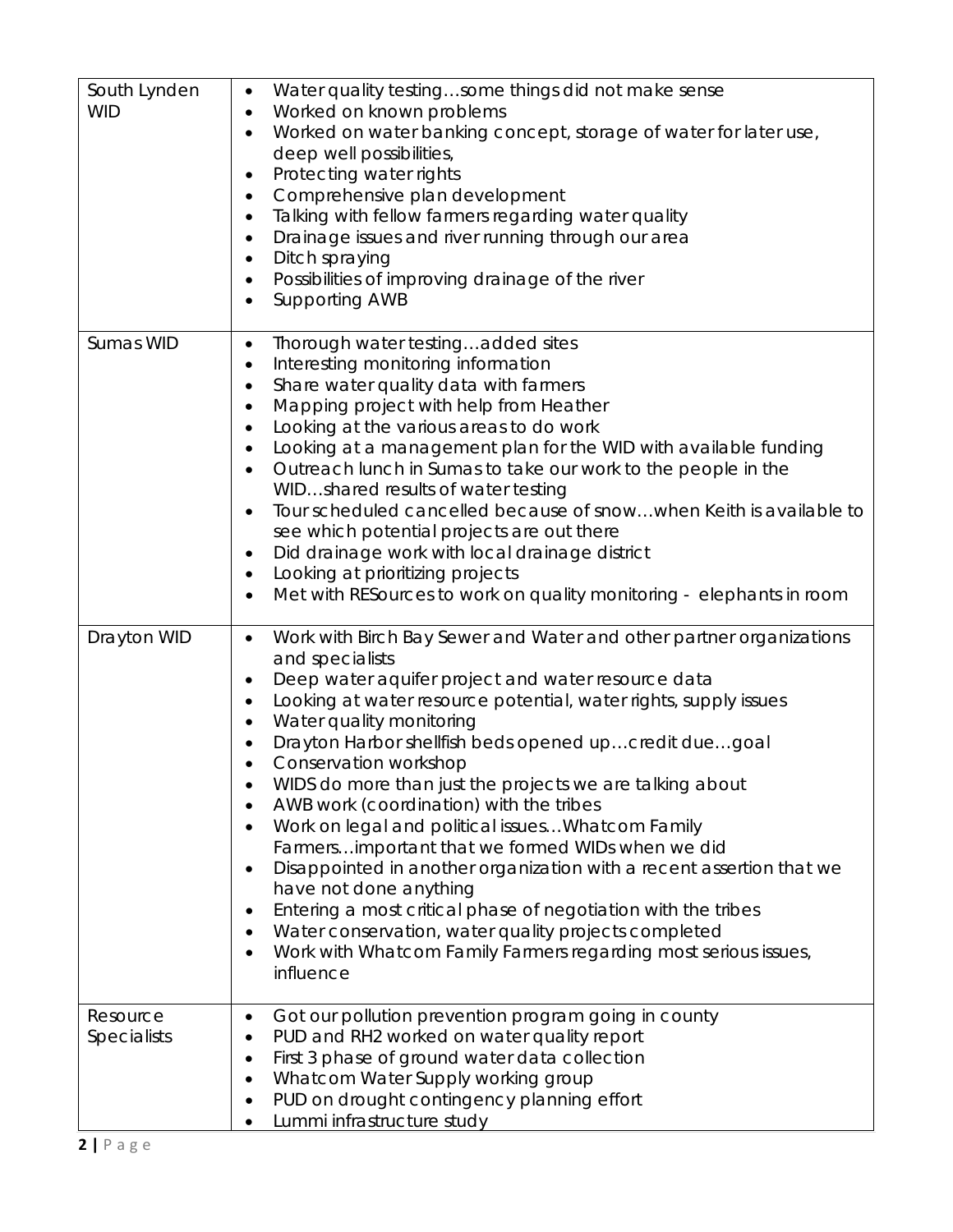| Integrate water supply efforts merging boardssystem wide<br>$\bullet$<br>improvement of levies<br>• Comprehensive plan update<br>• Purchase development rights program (issue)<br>Threshold on impervious surfaces (issue that could damage<br>$\bullet$<br>agriculture)meeting this Thursday |
|-----------------------------------------------------------------------------------------------------------------------------------------------------------------------------------------------------------------------------------------------------------------------------------------------|
|-----------------------------------------------------------------------------------------------------------------------------------------------------------------------------------------------------------------------------------------------------------------------------------------------|

## **Summary Whatcom WIDs Strategic Priorities** (revised 3.20.17)

| <b>WID</b>          | <b>Priority 1</b>    | <b>Priority 2</b>    | <b>Priority 3</b>    | <b>Priority 4</b> |
|---------------------|----------------------|----------------------|----------------------|-------------------|
| <b>Bertrand WID</b> | Water Rights         | <b>Water Quality</b> | Drainage             | Flood             |
|                     |                      |                      |                      | Management        |
| Drayton WID         | Water Rights         | <b>Water Quality</b> | Comprehensive        |                   |
|                     |                      |                      | Plan                 |                   |
| North Lynden        | Drainage             | <b>Water Quality</b> | <b>Water Rights</b>  | Flood             |
| <b>WID</b>          |                      |                      |                      | Management        |
| Laurel WID          | <b>Water Rights</b>  | Drainage             | <b>Water Quality</b> | Flood             |
|                     |                      |                      |                      | Management        |
| South Lynden        | <b>Water Quality</b> | <b>Water Rights</b>  | Drainage             | Flood             |
| <b>WID</b>          |                      |                      |                      | Management        |
| Sumas WID           | <b>Water Quality</b> | <b>Water Rights</b>  | Agricultural         | Communication,    |
|                     |                      |                      | Protection           | Outreach,         |
|                     |                      |                      |                      | Education         |

## **Top Activities for Upcoming Year**

If we had time, money, energy for one, then that one and one more, those two…etc.

| <b>WID</b>          | <b>Top Activities for Upcoming Year</b>                                    |
|---------------------|----------------------------------------------------------------------------|
| <b>Bertrand WID</b> | 1. Water augmentation project finished                                     |
|                     | Surface to groundwater transferssupport legislation and legal effort<br>2. |
|                     | Continue water quality testing to bring quality back<br>3.                 |
|                     | Update Comprehensive plan<br>4.                                            |
| Drayton WID         | 1. Continue to work on deep water aquifer move beyond just the             |
|                     | explorationto supply or mitigation of new water rights                     |
|                     | 2. Continue to monitor water quality and find hot spots                    |
|                     | 3. Working with farmers on legal avenues to move water                     |
|                     | aroundspreading, piping, water bank, transfers                             |
|                     | 4. Public relationsfamily farmers to dispute misinformation                |
| North Lynden        | 5 year permit for drainage maintenance Find the funding for<br>1.          |
| <b>WID</b>          | development of the 5 year planchase paperwork                              |
|                     | 2. Continue our water quality work with Whatcom County Public Works,       |
|                     | and Lynden                                                                 |
|                     | 3. Work on culvert repair/replacement                                      |
| Laurel WID          | Support the AWB for efforts in legal negotiation and lobbying<br>1.        |
|                     | Develop a 5 year plan for drainage<br>2.                                   |
|                     | Set up the DNA testing for water quality<br>3.                             |
| South Lynden        | Work with resources on DNA sequencing<br>1.                                |
| <b>WID</b>          | 2. Continue water quality testing                                          |
|                     | 3. Work on water rightsobtain, distribute water rights lobby to get it     |
|                     | done                                                                       |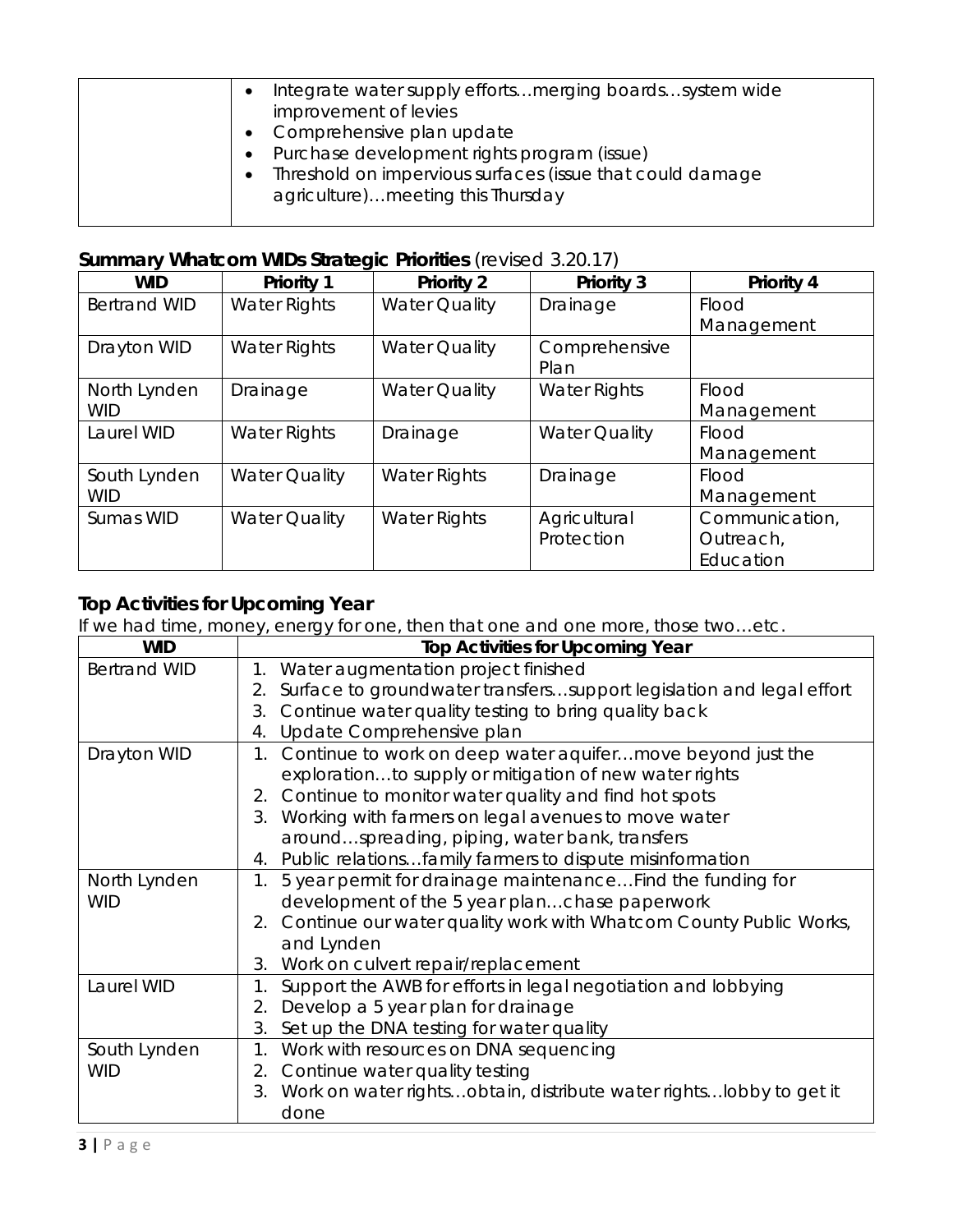| Sumas WID<br>1. Ditch cleaning project<br>2. Continued water quality testing<br>3. Outreach and education with our land owners |  |
|--------------------------------------------------------------------------------------------------------------------------------|--|
|--------------------------------------------------------------------------------------------------------------------------------|--|

## **Strategies for Working Together**

| Strategy                                                                                                                               | Lead                                                                                                                                                   |  |
|----------------------------------------------------------------------------------------------------------------------------------------|--------------------------------------------------------------------------------------------------------------------------------------------------------|--|
| <b>Communication/Outreach</b>                                                                                                          |                                                                                                                                                        |  |
| Preserving the "one voice" outreachcontinue work<br>with key partnerswork together to defend<br>agriculture and get the word out       | Whatcom Family Farmers -<br>Fred, specific partners - eg<br>public affairs people in<br>organizations<br>Story specific for information<br>Brad & Rich |  |
| Communication and community outreach message<br>in positive way                                                                        | See above                                                                                                                                              |  |
| Habitat for speciestelling people what farmers are<br>doing to benefit habitat                                                         |                                                                                                                                                        |  |
| Legal                                                                                                                                  |                                                                                                                                                        |  |
| Continue to identify legal access to water<br>supplyacquiring, getting water where it needs to<br>go                                   | Bill, Marty, Henry, Chuck, Greg                                                                                                                        |  |
| Work together on tribal negotiations on water quality<br>and supply                                                                    | Negotiation Team, Fred, Greg<br>Needs expanded and<br>probably a different team as<br>supply is addressed                                              |  |
| Legal challenges, and holding them off                                                                                                 | Bill, Marty, Scott, Jeff, Greg,<br>Henry                                                                                                               |  |
| Quality                                                                                                                                |                                                                                                                                                        |  |
| Work together on funding for and implementation of<br><b>DNA</b> testing                                                               | David - N3, Landon, Kent,                                                                                                                              |  |
| Water quality projects and how it effects our                                                                                          | Fred,                                                                                                                                                  |  |
| industryimproving and communicating xx                                                                                                 | See above                                                                                                                                              |  |
| Drainage                                                                                                                               |                                                                                                                                                        |  |
| Get permits faster and eliminate some of the paper<br>work - 5 year Programmatic Permits                                               | Karin, Frank, Joel, Henry, Fred                                                                                                                        |  |
| Supply/Access                                                                                                                          |                                                                                                                                                        |  |
| Water quantity projects and ability to have water<br>long term for future generations mitigation banking                               | Bill, Marty, Scott, Jeff, Greg,<br>Henry                                                                                                               |  |
| Organizational/Administrative                                                                                                          |                                                                                                                                                        |  |
| Tracking legislation, rule making, agendas, and<br>impacts at County, State, Federal levelsagriculture<br>representation on committees | Henry, Bill, Fred, partner<br>individuals                                                                                                              |  |
| Utilize the influence system of collective WIDs<br>including messengers and skills development<br>(training)                           | <b>Whatcom Family Farmers</b>                                                                                                                          |  |
| Organize the listing of committees and groups to get<br>agriculture representation on                                                  | Henry, Fred and members                                                                                                                                |  |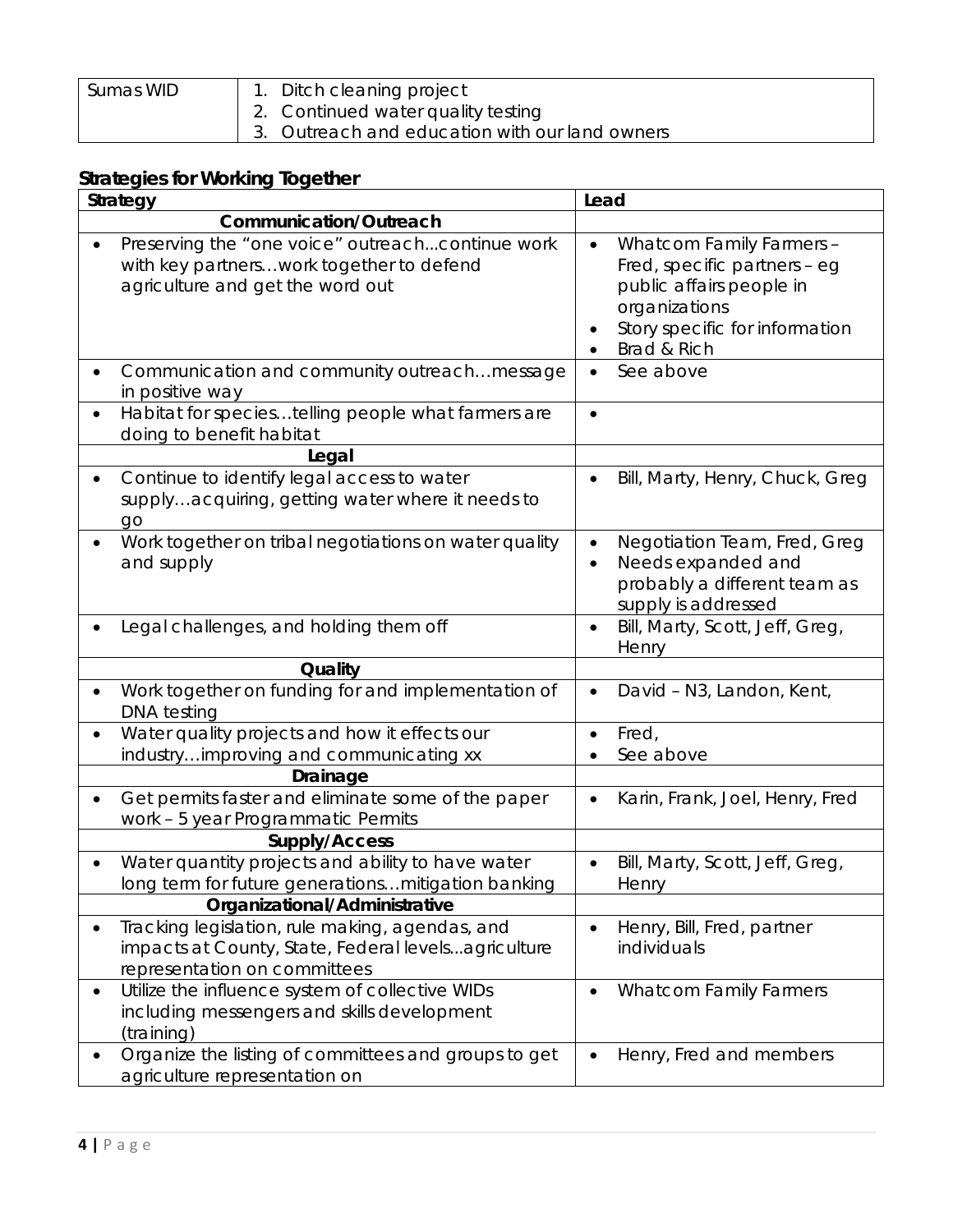### **Expert Resources**

| Chuck Lindsay, AESI -<br>hydrogeology                                    | Hydrologist<br>٠<br>30 years' experience<br>Identification, ground water supply<br>$\bullet$<br>Water right evaluations<br>$\bullet$<br><b>Working for County</b><br>$\bullet$<br>Stream augmentation work<br>٠<br>Surface to ground water transfer information<br>$\bullet$<br>Development of deep water - Drayton<br>$\bullet$<br>Water rights guidance manual for farmers                                                                                                                                                                                                                                                                                                                             |
|--------------------------------------------------------------------------|----------------------------------------------------------------------------------------------------------------------------------------------------------------------------------------------------------------------------------------------------------------------------------------------------------------------------------------------------------------------------------------------------------------------------------------------------------------------------------------------------------------------------------------------------------------------------------------------------------------------------------------------------------------------------------------------------------|
| Jon Hutchings - WCPW<br><b>Director</b>                                  | Public works director<br>$\bullet$<br>Drainage, culverts, roads<br>٠<br>River and road program<br>٠<br>Natural resources and water resources<br>$\bullet$<br>Expectation and growing number of services that county<br>$\bullet$<br>provides county council passed water action plan<br>Work with industry on water quality<br>No new dollarsfixed revenue from flood control<br>districtaction plan developedcorrection on revenue<br>side needed                                                                                                                                                                                                                                                       |
| Joel Ingram - WDFW<br>hydraulics permits                                 | Working with fish and fsh habitat for past 12 years4 years<br>$\bullet$<br>in Whatcom County<br>Salmon recovery<br>٠<br>Permitting for hydraulic<br>$\bullet$<br>5 year plans - certainty about what is expected by<br>WDFWplanning and process work beforehandrevisit<br>each five years<br>Windows of work<br>Beaver management, trash racks,<br>٠<br>Project work, agreements, streamline process<br>$\bullet$                                                                                                                                                                                                                                                                                        |
| Aneka Sweeney - WCD<br><b>Education Specialist</b>                       | Packet of informationConservation District<br>$\bullet$<br>How to best develop programmatic permits<br>٠<br>If you need assistance with projects, information<br>$\bullet$<br>Assist land managers with conservation choices<br>5 year planningpreservation of future of farming<br>Develop educational program to preserve farming in<br><b>Whatcom County</b><br>Farm Speaker series in cooperation with AWB and<br>$\bullet$<br>WCDdifferent subject matter<br>Education in schools about natural resources<br>٠<br>Communication plan development<br>٠<br>Water quality education group<br>$\bullet$<br>Grant writing support for partnership programs<br>٠<br>Insurance for Farm Tours<br>$\bullet$ |
| Jim Bucknell/Andy Dunn -<br>RH2 Engineering - water<br>right preparation | Civil engineering firm<br>٠<br>Water rights expertise<br>$\bullet$<br>35 years' experience with Ecologychange applications                                                                                                                                                                                                                                                                                                                                                                                                                                                                                                                                                                               |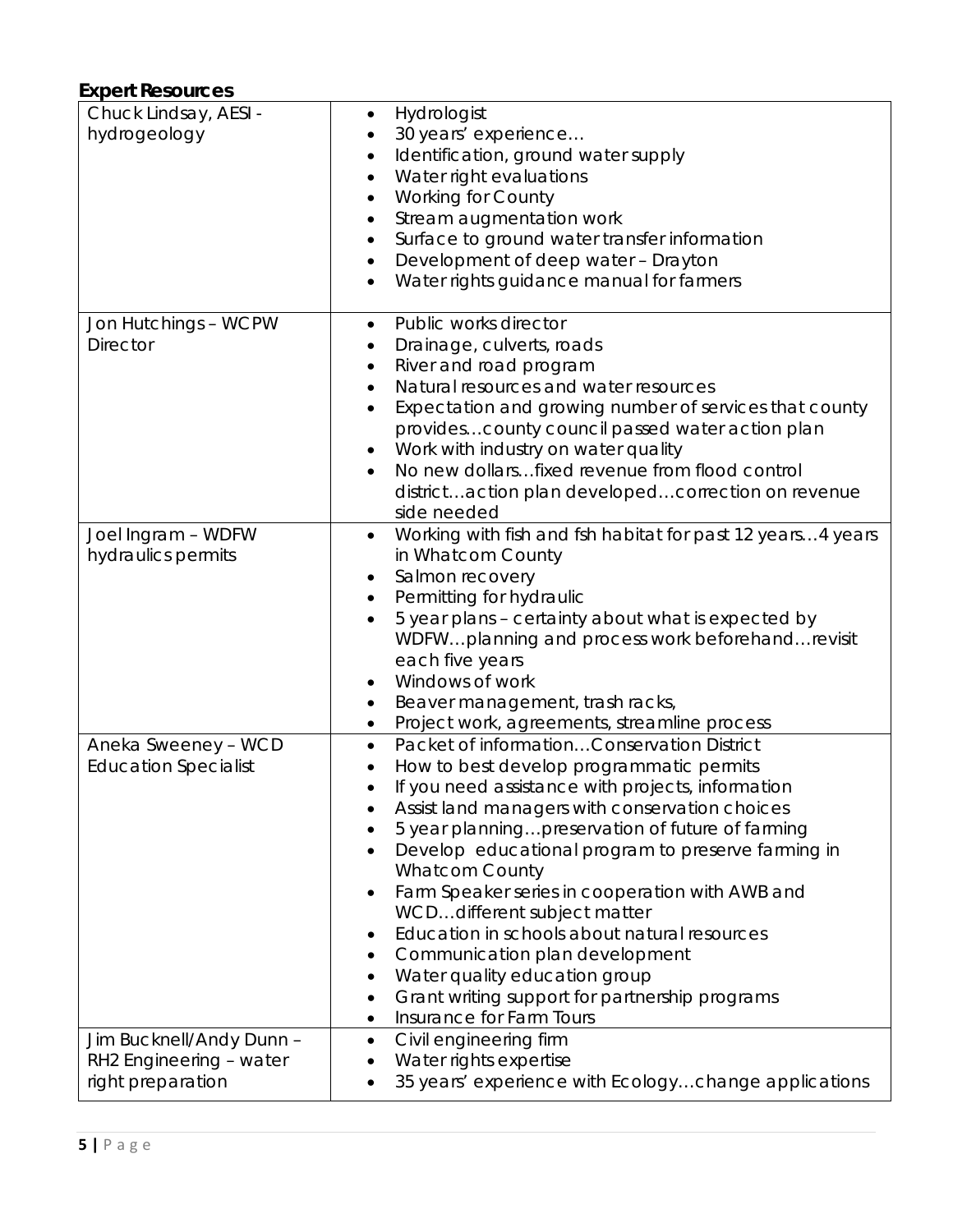|                                             | Understand water law, statutes, regulations, and know the<br>$\bullet$                                       |
|---------------------------------------------|--------------------------------------------------------------------------------------------------------------|
|                                             | people                                                                                                       |
|                                             | Drought contingency plan, water bank, water exchange                                                         |
|                                             | Lummi projectswater for in stream and out of stream -<br>$\bullet$                                           |
|                                             | how to move water around for projects resolving issues                                                       |
|                                             | Study with PUD on water rights                                                                               |
| Heather MacKay/Cheryl<br>Lovato Niles - FHB | Work with Henry for several years<br>$\bullet$<br>Banking and trading of water                               |
| Consulting - plan                           | $\bullet$<br>Whatcom County - Ag watershed datacopy for each<br>$\bullet$                                    |
| development                                 | <b>WIDs</b>                                                                                                  |
|                                             | Worked with each WID regarding priorities and restoration                                                    |
|                                             | of flow and habitatneed for farming and need for<br>habitat                                                  |
|                                             | Worked with farmers on planning resources                                                                    |
|                                             | Detailed priorities, reference maps, species, ag lands                                                       |
|                                             | coveravailable for each WID                                                                                  |
|                                             | Working with Sumas WID on action plan                                                                        |
| Erika Douglas - WCPW -                      | Water quality monitoringbacteria driven<br>$\bullet$                                                         |
| water quality                               | Drainage into key areas<br>$\bullet$                                                                         |
|                                             | Working with Canada<br>$\bullet$                                                                             |
|                                             | Routine monitoring throughout drainages in Whatcom                                                           |
|                                             | County                                                                                                       |
|                                             | Seeing water quality areas of concernfocused                                                                 |
|                                             | areasNorth Lynden, Nooksack,<br>Seeing what is going on pollution prevention                                 |
|                                             | programon hot spots, practice application                                                                    |
|                                             | Not just one source of pollutiontalking with folks about                                                     |
|                                             | various pollution sources                                                                                    |
|                                             | Partners with Whatcom CD                                                                                     |
|                                             | Success in Drayton Harborattributed to community                                                             |
|                                             | coming togetherwhole combination of community                                                                |
|                                             | coming together                                                                                              |
| Steve Jilk - PUD #1 General                 | County wide economic development program<br>$\bullet$                                                        |
| Manager                                     | County wide water planning                                                                                   |
|                                             | City administratorLynden                                                                                     |
|                                             | One of three agencies with authority to operate and<br>$\bullet$<br>manage water resources in Whatcom County |
|                                             | Took on electricity supplytook on water rightsservice of<br>$\bullet$                                        |
|                                             | water to BP refinery                                                                                         |
|                                             | Have most water rights in county<br>٠                                                                        |
|                                             | Separate irrigation water rights                                                                             |
|                                             | All of Cherry Point, Ferndale - West, I-5 Grandview<br>$\bullet$                                             |
|                                             | <b>Industrial Park</b>                                                                                       |
|                                             | Engaged in watershed planning board                                                                          |
|                                             | Try to play a problem solving role in water quality                                                          |
|                                             | Worked with Bellingham and partners on Lower Nooksack                                                        |
|                                             | strategywater supply planbroad 40,000 ft level of<br>water resources tied to planning                        |
|                                             | Water supply group                                                                                           |
|                                             |                                                                                                              |